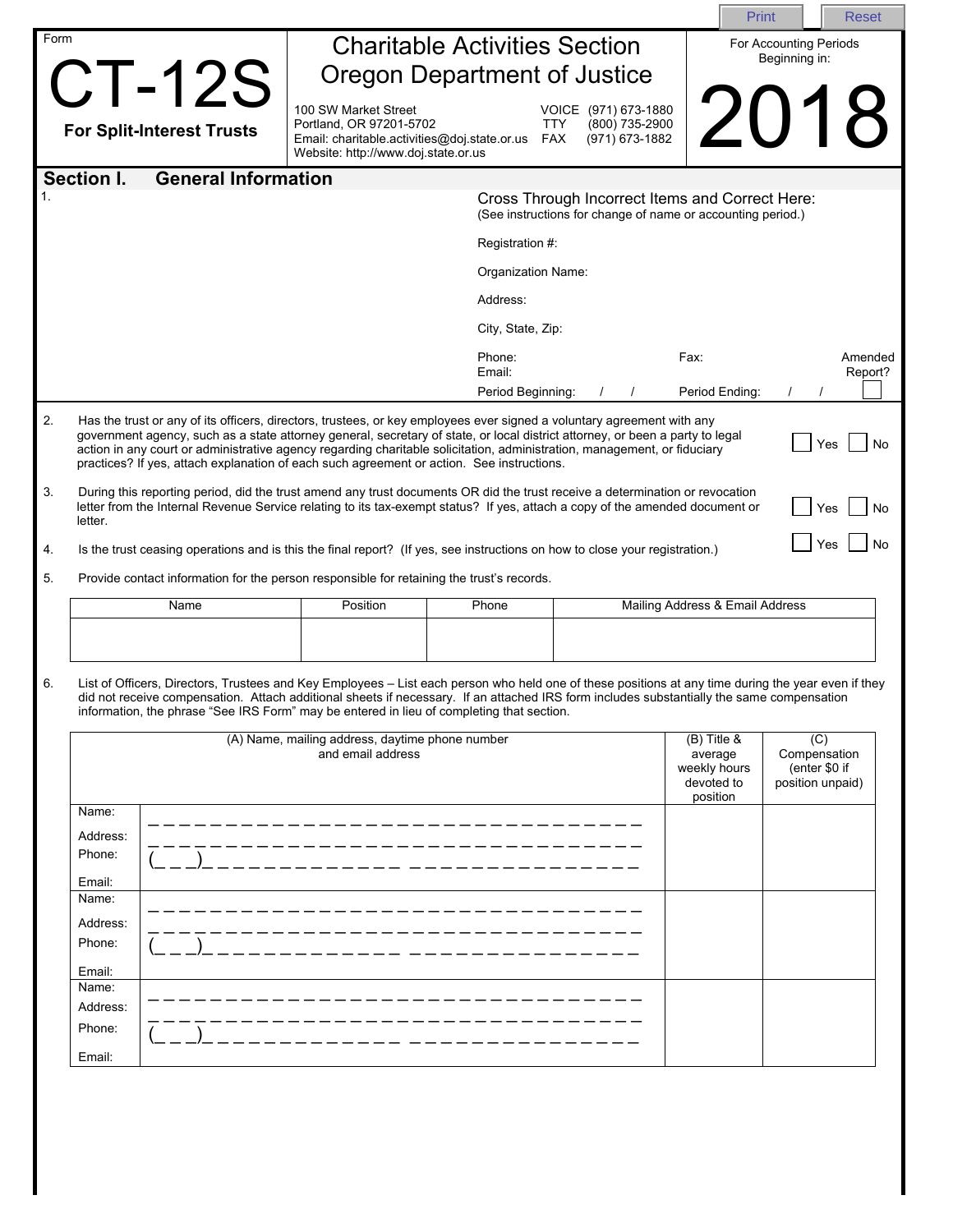|                                                                                                                                                                                                                                                                                  |                                                                                                                                                                                                                                                                                                 | Form Continued on Reverse Side                                                                                                                                                                                       |       |  |  |  |
|----------------------------------------------------------------------------------------------------------------------------------------------------------------------------------------------------------------------------------------------------------------------------------|-------------------------------------------------------------------------------------------------------------------------------------------------------------------------------------------------------------------------------------------------------------------------------------------------|----------------------------------------------------------------------------------------------------------------------------------------------------------------------------------------------------------------------|-------|--|--|--|
| <b>Section II. Fee Calculation</b>                                                                                                                                                                                                                                               |                                                                                                                                                                                                                                                                                                 |                                                                                                                                                                                                                      |       |  |  |  |
| 7.                                                                                                                                                                                                                                                                               |                                                                                                                                                                                                                                                                                                 | (If no charitable distributions were made during the report year write \$0. Otherwise, write the total of Lines 31 a, b and c<br>plus Line 36 from Form 5227, or the total of Line 18 plus Line 24 from Form 1041-A) | 7.    |  |  |  |
| 8.                                                                                                                                                                                                                                                                               | (See chart below. Minimum fee is \$20.)<br><b>Amount on Line 8</b><br>\$0<br>$\sim$ $-$<br>\$25,000<br>\$50,000<br>\$100,000<br>\$250,000<br>$\sim 10^{-11}$<br>\$500,000<br>$\sim 10^{-11}$<br>\$1,000,000 or                                                                                  | 8.                                                                                                                                                                                                                   |       |  |  |  |
| 9.                                                                                                                                                                                                                                                                               | (Line 59b on Form 5227 or Line 45b on Form 1041-A)                                                                                                                                                                                                                                              |                                                                                                                                                                                                                      |       |  |  |  |
| 10.                                                                                                                                                                                                                                                                              |                                                                                                                                                                                                                                                                                                 | 10.<br>(Line 9 multiplied by .0001. If the fee is less than \$5, write \$0. Not to exceed \$2,000. Round cents to the nearest whole dollar.)                                                                         |       |  |  |  |
| 11.                                                                                                                                                                                                                                                                              | Yes<br>Are you filing this report late?<br>11.<br>(If yes, the late fee is a minimum of \$20. You may owe more depending on how late the report is. See Instruction 12 for additional information or contact the<br>Charitable Activities Section at (971) 673-1880 to obtain late fee amount.) |                                                                                                                                                                                                                      |       |  |  |  |
| 12.                                                                                                                                                                                                                                                                              | 12.<br>(Add Lines 8, 10, and 11. Make check payable to the Oregon Department of Justice.)                                                                                                                                                                                                       |                                                                                                                                                                                                                      |       |  |  |  |
| 13.                                                                                                                                                                                                                                                                              | Attach a copy of the trust's federal returns and all supporting schedules and attachments.                                                                                                                                                                                                      |                                                                                                                                                                                                                      |       |  |  |  |
| Under penalties of perjury, I declare that I have examined this return, including all accompanying forms, schedules, and attachments,<br><b>Please</b><br>and to the best of my knowledge and belief, it is true, correct, and complete.<br>Sign<br>$\Rightarrow$<br><b>Here</b> |                                                                                                                                                                                                                                                                                                 |                                                                                                                                                                                                                      |       |  |  |  |
|                                                                                                                                                                                                                                                                                  |                                                                                                                                                                                                                                                                                                 | Signature of officer<br>Date                                                                                                                                                                                         | Title |  |  |  |
|                                                                                                                                                                                                                                                                                  |                                                                                                                                                                                                                                                                                                 | Officer's name (printed)<br>Address                                                                                                                                                                                  |       |  |  |  |
|                                                                                                                                                                                                                                                                                  |                                                                                                                                                                                                                                                                                                 | Phone                                                                                                                                                                                                                |       |  |  |  |
| Paid<br>Preparer's                                                                                                                                                                                                                                                               |                                                                                                                                                                                                                                                                                                 | $\Rightarrow$                                                                                                                                                                                                        |       |  |  |  |
| Use Only                                                                                                                                                                                                                                                                         |                                                                                                                                                                                                                                                                                                 | Preparer's signature<br>Date                                                                                                                                                                                         | Phone |  |  |  |
|                                                                                                                                                                                                                                                                                  |                                                                                                                                                                                                                                                                                                 | <b>Address</b><br>Preparer's name (printed)                                                                                                                                                                          |       |  |  |  |

**Line-by-line instructions for completing the annual report form can be found at https://www.doj.state.or.us/charitableactivities/annual-reporting-for-charities/file-your-annual-report. If you click the appropriate link for this year's form, the instructions are included in that document.** If you would like us to send a copy of the instructions, please call us at 971-673- 1880 or send an email to charitable.activities@doj.state.or.us.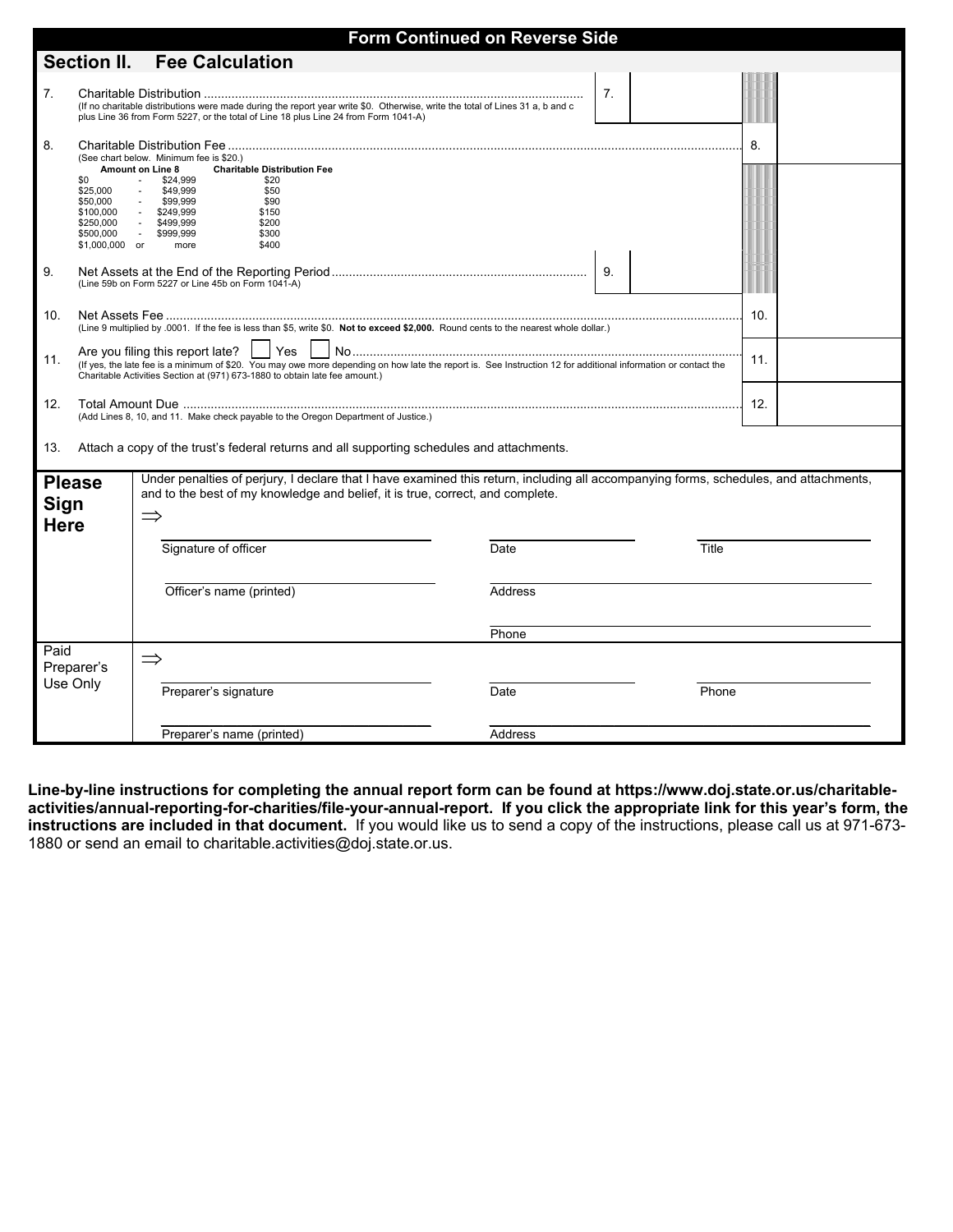# **2018 Form CT-12S Instructions**



# **General Instructions**

#### **Purpose**

Oregon law charges the Attorney General with the duty and responsibility to represent the public's interest in connection with assets held for charitable purposes. The Attorney General carries out this responsibility by requiring organizations holding such assets to register and file periodic financial reports.

Once submitted, this Form and all attachments become a part of the public record excluding social security numbers and similar confidential information. Any interested person may examine or obtain a copy of an annual report of a charitable organization by contacting the Charitable Activities Section. Reports can also be viewed on our website at https://justice.oregon.gov/Charities.

## **Who Must File**

All organizations registered with the Charitable Activities Section of the Oregon Department of Justice must annually file Form CT-12, CT-12F, or CT-12S unless the Attorney General has specifically exempted the organization from the reporting requirements.

## **What Form to File**

File Form CT-12 if the organization is incorporated or organized in Oregon.

File Form CT-12F if the organization is incorporated or organized outside of Oregon. The Charitable Activities Section does not accept multi-state annual report forms in lieu of a completed Form CT-12F.

File Form CT-12S if the organization is a splitinterest trust that holds assets for the benefit of both charitable and non-charitable beneficiaries.

If the organization does not fit within any of the above categories, file Form CT-12.

**The Form year should match the starting year of the fiscal period covered by the report.**

## **Due Date**

The Form, all required attachments and schedules, and payment of fees are due in the Charitable Activities Section's office no later than 4 months and 15 days after the end of the organization's fiscal year. If the due date falls on a weekend or legal holiday, the due date is the next business day.

The Charitable Activities Section does not use the postmark date to determine whether an organization has filed timely. Instead, filings are considered timely if they are physically received within 5 business days after the due date. All filings received more than 5 business days after the due date will be assessed a late charge. See Instruction 11 Late Fees.

### **Extensions for Filing**

A trust may apply for an extension of time to file. Extension requests must be received on or before the due date of the report to avoid a late fee. The maximum available extension period is 180 days. An extension to file is also an extension to pay any associated fees. Therefore, estimated payments should not be included with extension requests.

Extensions may be requested through the Department of Justice website at https://justice.oregon.gov/Charities/Extensions. Follow the instructions carefully to ensure that the Charitable Activities Section receives your request. Please contact our office if you have any questions about the online extension process or are experiencing difficulties with your online request.

The trust may also submit a written request or a copy of the trust's federal extension request (IRS Form 8868) **so long as the Charitable Activities Section receives the request or copy before the due date of the report.** The trust's 4 or 5-digit registration number should be noted on the top of all extension requests. If you would like acknowledgement that your extension request has been received, you should enclose an additional copy of the request and a selfaddressed, stamped envelope.

The Charitable Activities Section will not provide formal notice that the trust's extension request has been approved. Instead, the trust should assume that its extension request has been granted unless you hear otherwise from our office. In the event your request is denied, to avoid a late fee, the annual report must be submitted by the later of the due date or within 10 days after the trust receives notice of denial of the requested extension.

**Important Note**—**An extension request filed with the IRS or the Oregon Department of Revenue does NOT act as an extension with** 

**the Charitable Activities Section unless a copy is submitted to the Charitable Activities Section by the due date.**

## **Record Keeping**

Please retain a copy of this report and all supporting documentation for at least five years after the due date.

## **Rounding and Blank Lines**

Round all amounts on the report to the nearest whole dollar. Drop amounts under 50 cents and increase amounts from 50 to 99 cents to the next whole dollar. If the amount is zero write "\$0."

Do not leave any line blank.

## **Important Reminders**

**Important information regarding Social Security numbers (SSNs)** – **Forms submitted to this office become a public record. To protect the privacy of named individuals, you should redact any SSNs (if used) from copies of any IRS forms submitted. Although we endeavor to redact social security numbers from any forms we receive, we request your assistance in safeguarding this information by not including it in your submission.**

## **How to Contact the Charitable Activities Section**

To obtain blank forms, technical assistance or information about a charitable organization, contact the Charitable Activities Section or visit our website at:

 Charitable Activities Section Oregon Department of Justice 100 SW Market Street Portland, OR 97201-5702 Phone: (971)673-1880 TTY: (800)735-2900 Fax: (971)673-1882 Email: charitable.activities@doj.state.or.us Website: http://www.doj.state.or.us

#### **Where to File**

Send completed forms and any corresponding payment of fees to the above address. The Charitable Activities Section does not accept CT-12S reports by Fax, Email, or electronic submission at this time.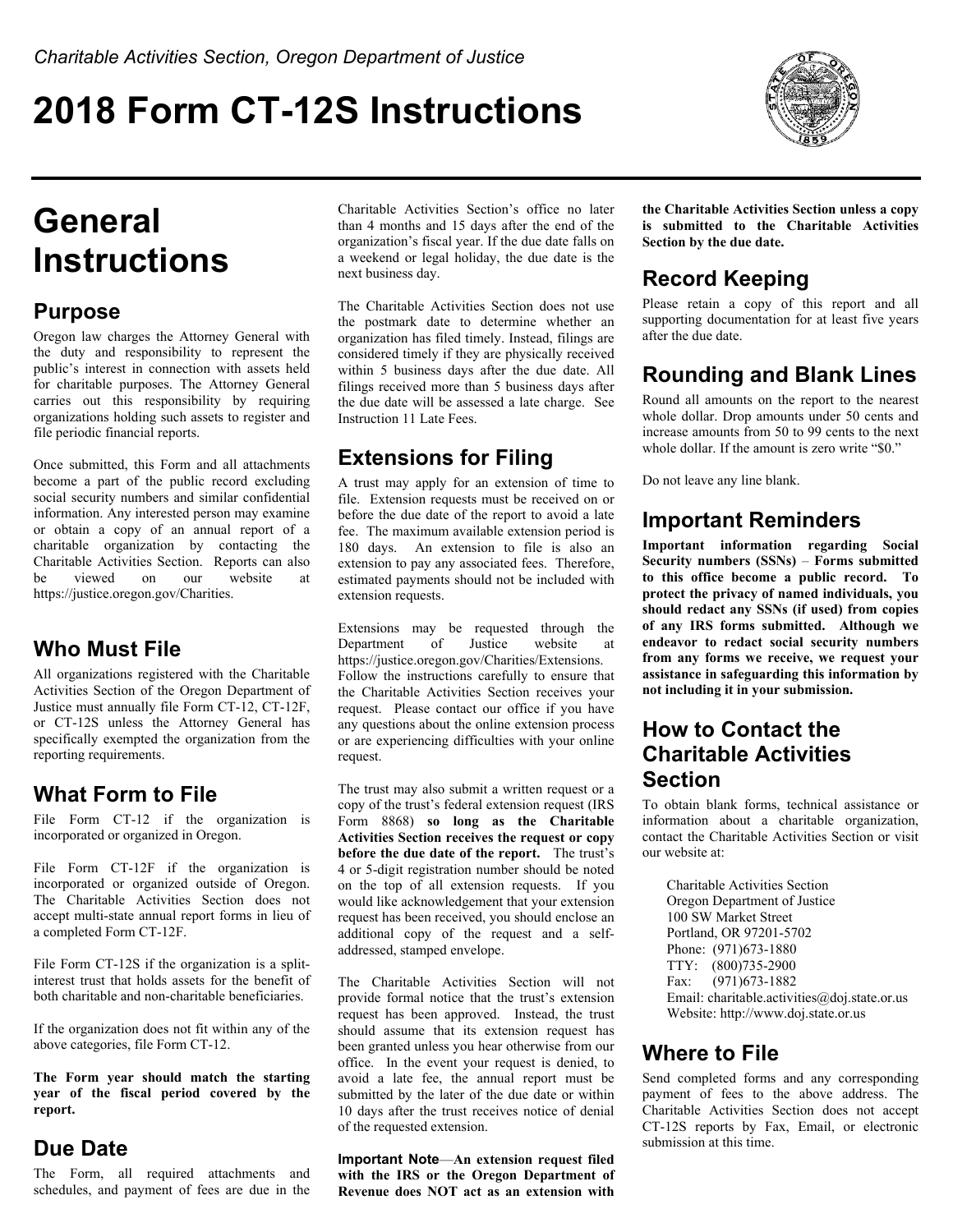# **Line Instructions**

#### **Section I.**

### **General Information**

### *1. Missing or Incorrect Information*

The Charitable Activities Section sends a form preprinted with name, address contact information and registration number to all registered trusts. If the trust has received one of these preprinted forms, provide any missing or corrected information. If the organization is completing a blank form, provide requested information in this section.

#### **Name Changes**

If applicable, write the trust's new legal name. Attach a copy of the trust document that changed the trust's name.

#### **Address and Phone Number Changes**

If applicable, write the new address where mail for the trust should be directed in the future. If applicable, write the new daytime phone number, fax number and email address for the trust.

#### **Accounting Year Changes**

If applicable, write the trust's new or short reporting period. Preprinted forms are based upon the accounting period we have on record for the trust. If the trust has changed its fiscal year or is filing a final report for a period less than 12 months, the shortened period covered by the report must be noted here. If the trust is filing a final report, see the instructions for line 5 for closing requirements.

**Short Year Report**—If the trust is filing a shortened report due to a change in fiscal year, see the instructions for line 9 for calculation of prorated Net Assets fee.

#### **Amended Reports**

If amending previously submitted information for the same accounting period, check the amended report box. Either complete a blank form that includes the amended information or provide a copy of the previously submitted form that clearly shows what information is being amended. Submit any additional fee due with the amended report.

# *2. Disclosure of Legal Action*

Check yes if the trust or any of its officers, directors, trustees or key employees ever signed a voluntary agreement with any government agency, such as a state attorney general,

secretary of state, or local district attorney, or been a party to legal action in any court or administrative agency regarding charitable solicitation, administration, management, or fiduciary practices. This includes assurances of voluntary compliance or discontinuance involving the trust or any other proceeding in which the trust or any current officer, director, trustee, or key employee is subject to any injunction, order, or pending action relating to the solicitation of contributions, or administration of charitable assets. **Attach a written explanation of each such action or agreement, including the agency involved and the allegations. Also, attach a copy of any agreements or actions that occurred in the current reporting period.**

## *3. Amendments to Trust Documents*

Check yes if during the reporting period the trust amended the documents that created the trust or if the IRS issued a tax-exempt status ruling for the trust.

**Important Note**—Attach signed and dated copies of amended trust documents and/or IRS determination letters.

# *4. Final Report*

Check yes if this is the final report for the trust. The trust should contact the Charitable Activities Section for specific instructions and requirements relating to closing procedures.

A final report must reflect the financial transactions of the trust from the day after the close of its last accounting period to the date of the disposition of all remaining assets.

## *5. Who Keeps the Books?*

Indicate the person to be contacted if the trust's books need to be accessed for information or review. Either a business or personal phone number and mailing address are acceptable.

#### *6. Officers, Directors, Trustees, and Other Key Employees*

List each person who was an officer, director, trustee, or key employee (defined below) of the trust at any time during the year even if they are a volunteer and do not receive any compensation from the organization. Give the daytime phone number and preferred mailing address at which officers, etc., want the Charitable Activities Section to contact them. Use an attachment if there are more persons to list than there are lines available.

A failure to fully complete this part can subject the trust to penalties for filing an incomplete Form.

A **"key employee"** is any person having responsibilities or powers similar to those of officers, directors, or trustees. The term includes the chief management and administrative officials of a trust (such as executive director) but does not include the heads of separate departments or smaller units within a trust.

A chief financial officer and the officer in charge of administration or program operations are both key employees if they have the authority to control the trust's activities, its finances, or both. The "heads of separate departments" reference applies to persons such as the head of the radiology department or coronary care unit of a hospital or the head of the chemistry or history or English department at a college. These persons are managers within their specific areas but not for the trust as a whole and, therefore, are not key employees.

#### Column (C)

If an IRS form is attached that includes complete and accurate compensation information, the phrase "See IRS Form" may be entered in lieu of completing this section.

Otherwise, for each person listed, report the total amount of compensation paid or deferred for payment to a later date, including salary, fees, bonuses, benefits, taxable allowances or reimbursements, the value of noncash compensation, and severance payments.

Enter a zero in column (C) if the person was a volunteer and was not paid or did not accrue any compensation during the reporting year.

The trust may provide an attachment to explain the entire compensation package for any person listed in this part, including whether the compensation includes the payment of amounts previously deferred.

# **Section II. Fee Calculation**

## *7. Charitable Distribution*

The charitable distribution represents the total amount paid to charitable organizations. For Charitable Remainder trusts there will generally be no charitable distributions until the final year when the trust terminates. If no charitable distributions were made during the report year, enter zero on line 8. Otherwise, if IRS Form 5227 was filed, add the amounts on lines 31 a, b and c and 36. If IRS Form 1041-A was filed, add the amounts on lines 18 and 24.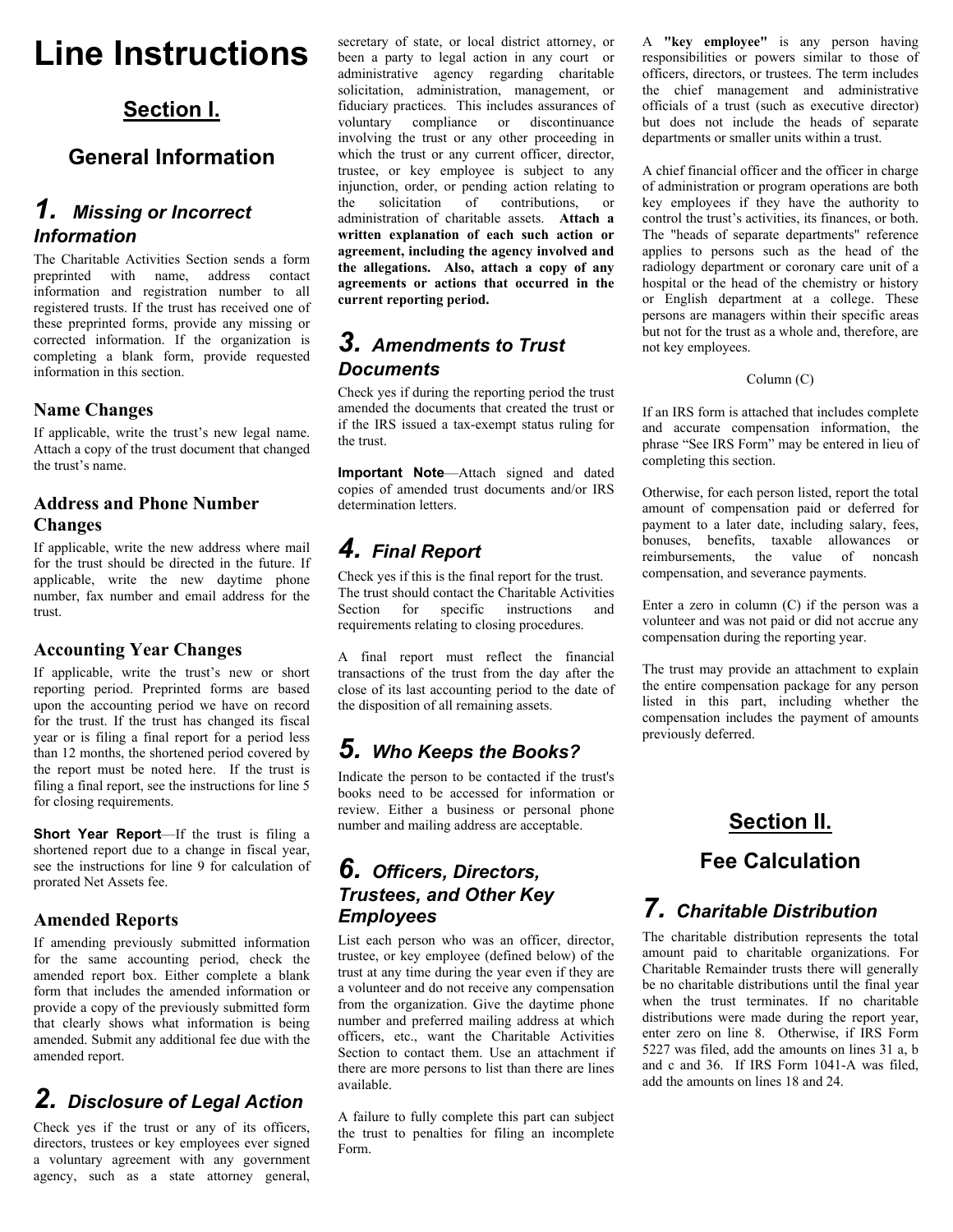## *8. Charitable Distribution Fee*

Use the charitable distribution figure from line 8 to calculate the charitable distribution fee according to the following schedule.

#### **Charitable Distribution Fee Schedule**

| Amount on Line 8 |    |         | Charitable<br><b>Distribution Fee</b> |  |
|------------------|----|---------|---------------------------------------|--|
| \$<br>0          |    | 24,999  | 20                                    |  |
| 25.000           |    | 49.999  | 50                                    |  |
| 50,000           |    | 99.999  | 90                                    |  |
| 100,000          |    | 249.999 | 150                                   |  |
| 250,000          |    | 499.999 | 200                                   |  |
| 500,000          |    | 999.999 | 300                                   |  |
| 1.000.000        | nr | more    | 400                                   |  |

The maximum amount subject to the charitable distribution fee is \$1,000,000. The maximum charitable distribution fee is \$400. The minimum charitable distribution fee is \$20.

### *9. Net Assets at the End of the Reporting Period*

The Charitable Activities Section has adopted the definition for "Net Assets" used by the Internal Revenue Service. If the trust completed one of the following IRS Forms for this reporting period, the Net Assets figure should come from the line number listed:

- IRS Form 1041-A, Part IV, line 45b
- IRS Form 5227, Part IV, line 59b

If the trust was not required to complete one of these IRS Forms, a summary of what constitutes Net Assets is provided within these instructions. A more detailed definition can be found in the IRS instructions for forms listed above.

Net Assets refer to the trust's assets minus liabilities.

"Assets" are items of value to the trust, such as cash, receivables less any allowance for doubtful<br>accounts. inventory. prepaid expenses. accounts, inventory, prepaid investments, land, buildings & equipment less any accumulated depreciation if the trust records depreciation.

"Liabilities" are the amount of debts and obligations owed by the trust, such as accounts payable, accrued expenses, deferred revenue, loans, and mortgages.

**Important Note**— If the trust disposed of all or substantially all of the trust's assets during this reporting period, attach a letter listing a description of the asset and the name, address, phone number, and contact person of each entity which received the trust's assets.

## *10. Net Assets Fee*

Multiply the amount subject to a Net Assets fee from line 10 by .0001 and enter this figure on line 11. Round to the nearest whole dollar. If the result is less than \$5 enter \$0. If the result is more than \$2,000 enter \$2,000.

**Important Note**—If the trust is filing a short report of less than one year due to a change in accounting periods, the amount entered on line 11 should be prorated by the number of months covered by the report. To determine the prorated amount, divide the amount determined above by 12 and multiply by the number of months covered by the short report. No similar proration should be made if the short report is due to the initial or final reporting period.

## *11. Late Fees*

If the report is not filed or the fee is not paid by the due date (or the extended due date), an initial late fee of \$20 will be due. If the report or payment remains outstanding more than 13 months past the end of the fiscal year covered by the report, the late fee will increase to \$50. If the delinquency is not corrected within 16 months of the end of the fiscal year covered by the report, the late fee increases to \$100.

| <b>Late Fee Schedule</b>    |                                                              |                                                                |                                                         |  |  |
|-----------------------------|--------------------------------------------------------------|----------------------------------------------------------------|---------------------------------------------------------|--|--|
| Fiscal<br>Year End<br>Dates | Late<br>Report<br>Receive<br>d Before<br><b>This</b><br>Date | Late<br>Report<br>Received<br><b>Between</b><br>These<br>Dates | Late<br>Report<br>Received<br><b>After This</b><br>Date |  |  |
| Late<br>Fee:                | \$20                                                         | \$50                                                           | \$100                                                   |  |  |
| 12/31/18                    | 2/1/20                                                       | $\overline{2}/1/20 -$<br>4/30/20                               | 4/30/20                                                 |  |  |
| 1/31/19                     | 3/1/20                                                       | 3/1/20<br>5/31/20                                              | 5/31/20                                                 |  |  |
| 2/28/19                     | 4/1/20                                                       | $4/1/20 -$<br>6/30/20                                          | 6/30/20                                                 |  |  |
| 3/31/19                     | 5/1/20                                                       | $5/1/20-$<br>7/31/20                                           | 7/31/20                                                 |  |  |
| 4/30/19                     | 6/1/20                                                       | $6/1/20 -$<br>8/31/20                                          | 8/31/20                                                 |  |  |
| 5/31/19                     | 7/1/20                                                       | $7/1/20-$<br>9/30/20                                           | 9/30/20                                                 |  |  |
| 6/30/19                     | 8/1/20                                                       | $8/1/20 -$<br>10/31/20                                         | 10/31/20                                                |  |  |
| 7/31/19                     | 9/1/20                                                       | $9/1/20 -$<br>11/30/20                                         | 11/30/20                                                |  |  |
| 8/31/19                     | 10/1/20                                                      | 10/1/20-<br>12/31/20                                           | 12/31/2                                                 |  |  |
| 9/30/19                     | 11/1/20                                                      | 11/1/20-<br>1/31/21                                            | 1/31/21                                                 |  |  |
| 10/31/19                    | 12/1/20                                                      | 12/1/20-<br>2/28/21                                            | 2/28/21                                                 |  |  |
| 11/30/19                    | 1/1/21                                                       | $1/1/21-$<br>3/31/21                                           | 3/31/21                                                 |  |  |

The above late fees apply automatically and cannot be waived. The Department has the authority to obtain additional civil penalties against the organization and its officers and directors or take other administrative action in connection with the failure to file timely reports.

# *12. Total Amount Due*

Add lines 9, 11, and 12. This is the total amount due. Make check or money order payable to the "Oregon Department of Justice". The Department does not accept payment by credit card. Do not send cash.

Mail payment together with the report to:

 **Charitable Activities Section Oregon Department of Justice 100 SW Market Street Portland, Oregon 97201-5702**

**Important Note**—Indicate on the check the trust's 4 or 5-digit Oregon Department of Justice registration number. The registration number is located on line 1 of the preprinted Form CT-12S or can be obtained by contacting the Charitable Activities Section.

## *13. IRS Forms, Schedules, and Attachments*

All trusts must attach a complete copy of all forms, supporting schedules, and attachments filed with the IRS. This may include IRS Form 1041-A and/or IRS Form 5227.

**Important Note for CPAs/Paid Preparers/Beneficiaries**— Forms submitted to this office become a public record. To protect the privacy of named individuals, you should redact Social Security Numbers (if used) from the copy of the IRS Form 990/990-EZ/990- PF/5227/1041-A (Schedule K) submitted to this office. Although we endeavor to redact social security numbers from any forms we receive, we request your assistance in safeguarding this information by not including it in your submission.

#### **Signature Block**

To make the return complete, a trustee, receiver or assignee must sign any return he or she files for the trust. Signature stamps and labels are not acceptable.

In the paid preparer's information section, include the name, daytime phone number, and address of any person who was paid by the trust to complete this report. Power of Attorney signature is not accepted.